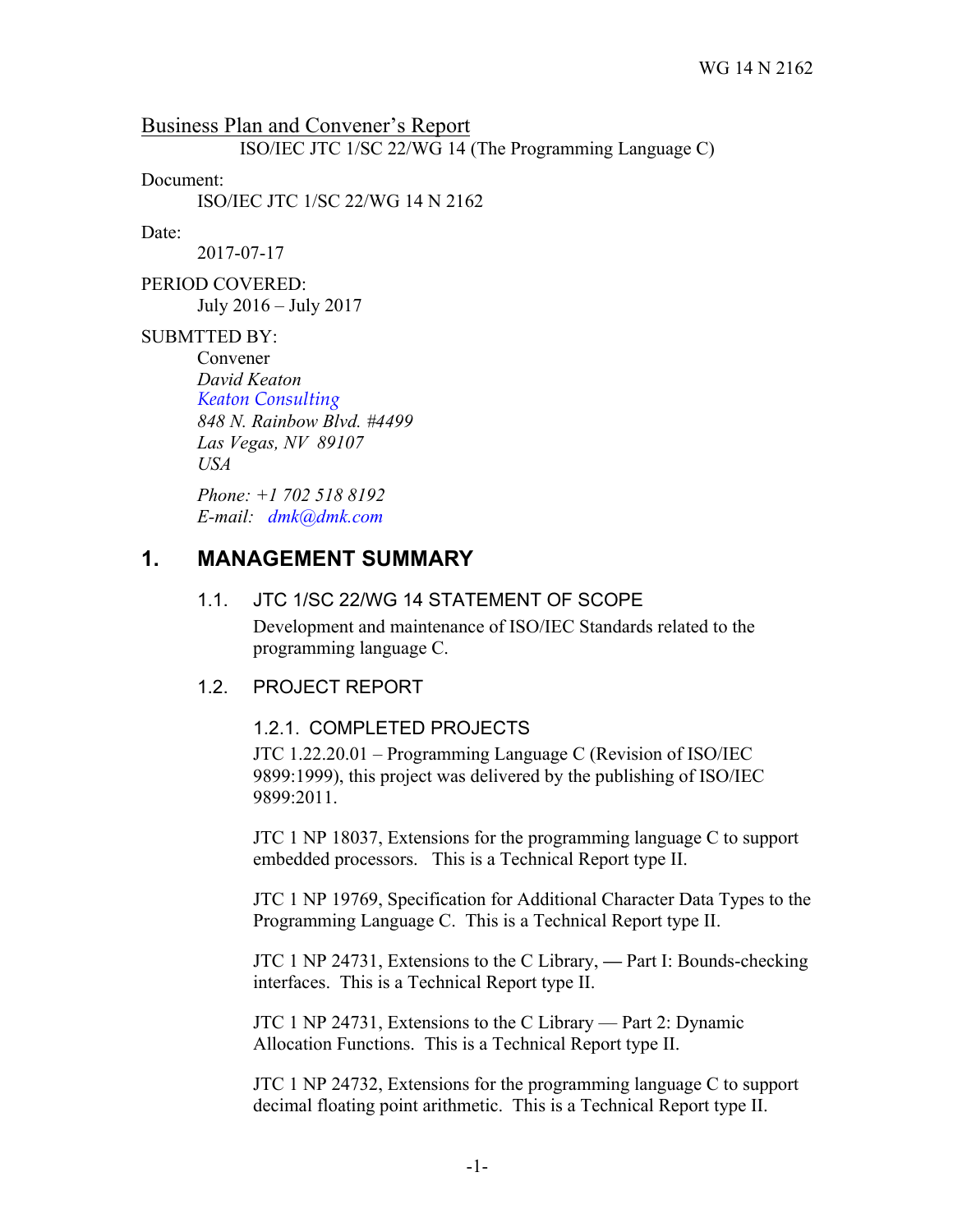JTC 1 NP 24747, Extensions for the C Standard Library to Support Mathematical Special Functions. This is an International Standard.

JTC 1 NP 17961, *C Secure Coding Rules*. This is a Technical Specification.

JTC 1 NP 18661-1, *Floating-point extensions for C – Part 1: Binary floating-point arithmetic*. This is a Technical Specification.

JTC 1 NP 18661-2, *Floating-point extensions for C – Part 2: Decimal floating-point arithmetic*. This is a Technical Specification.

JTC 1 NP 18661-3, *Floating-point extensions for C – Part 3: Interchange and extended types.* This is a Technical Specification.

JTC 1 NP 18661-4, *Floating-point extensions for C – Part 4: Supplementary functions.* This is a Technical Specification.

JTC 1 NP 18661-5, *Floating-point extensions for C – Part 5: Supplementary attributes*. This is a Technical Specification. (Published date 2016-08-11)

JTC 1 TS 17961:2013/COR 1, *C Secure Coding Rules.* This is a Technical Corrigendum for a Technical Specification. (Published date 2016-08-09)

## 1.2.2. PROJECTS UNDERWAY

JTC 1 NP 21938-1, *Programming language C — Extensions for parallel programming — Part 1: Thread-based parallelism.* This is a technical specification.

1.2.3. CANCELLED PROJECTS

None over this period.

## 1.2.4. COOPERATION and COMPETITION

Where appropriate, WG 14 has established active liaisons with other SC 22 working groups. A category C liaison has been established with the MISRA C working group. There is no apparent direct competition with any other current SC 22 working group.

# **2. PERIOD REVIEW**

## 2.1. MARKET REQUIREMENTS

WG 14 is responding to the C user community concerns and to the C implementers' issues. The ISO/IEC 9899:1999 standard was updated ahead of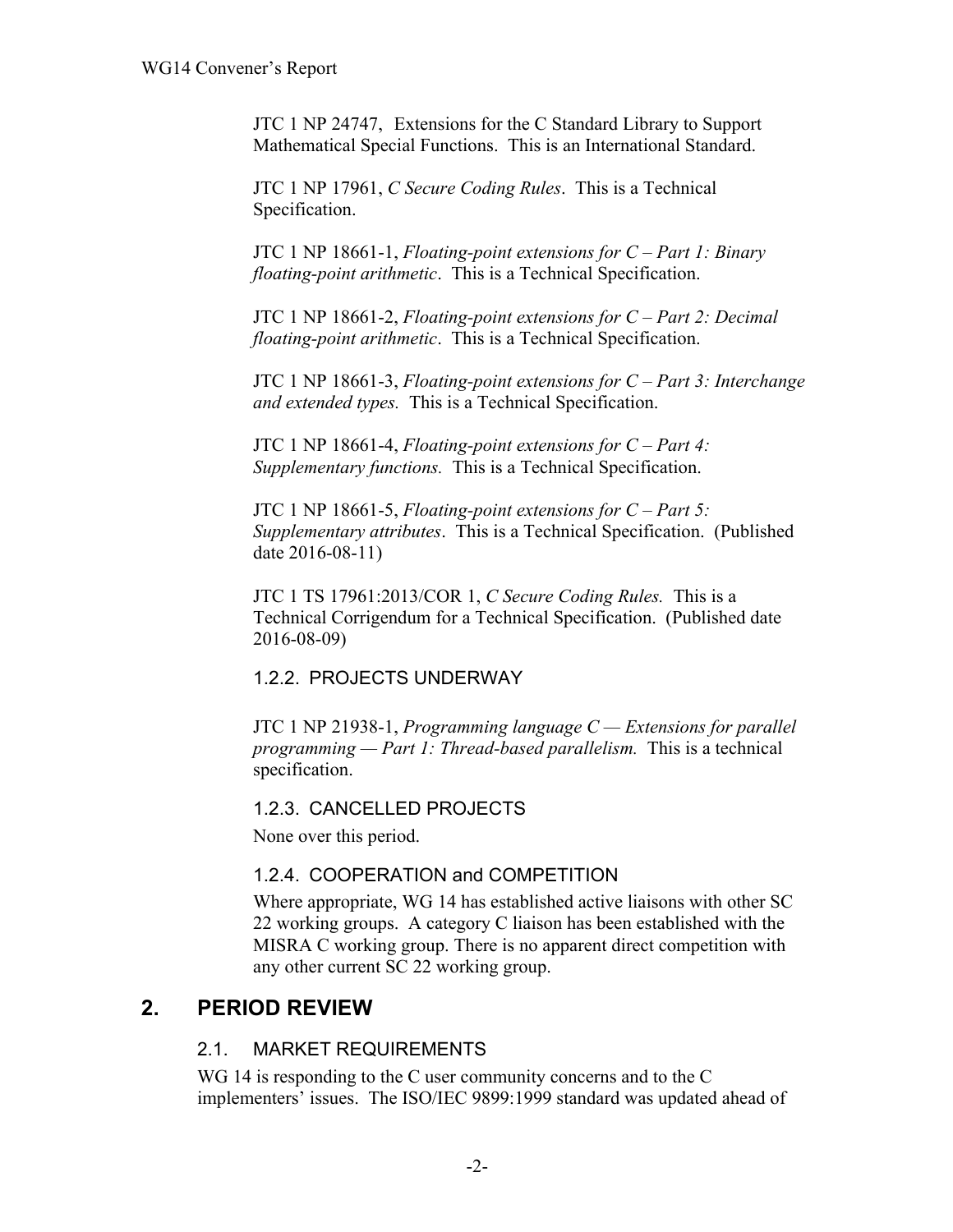published schedule, in 2011. The ISO/IEC 9899:2011 standard answered many concerns and keeps the International Standard for the C programming language current.

The publication and maintenance of TS 17961 addresses important security issues that affect the entire C community. The document is in active use in the industry, and resulting valuable feedback has led to a Technical Corrigendum. WG 14 has created a new Study Group to investigate the possibility of further updating this document based on feedback from the community.

WG14 has completed publication of all five parts of TS 18661. This is a C binding to the new IEEE Floating-point standard.

WG 14 is currently developing a new multipart Technical Specification to address extensions to the C programming language to provide further support for parallel programming.

WG 14 is currently working on how best to deal with the mandated ISO (Live Link/Open Text) e-committee package.

### 2.2. ACHIEVEMENTS

- WG 14 continued to process defect reports logged against 9899:2011 and TS 18661 parts 1-4.
- WG 14 published the Technical Specification 18661 part 5.
- WG 14 published a Technical Corrigendum for TS 17961, and formed a new Study Group to investigate updating the TS based on community feedback.
- WG 14 has a study group to study approaches to adding parallel programming to the language, and is working on a new multipart Technical Specification in this area (TS 21938).
- WG 14 has incorporated ISO e-committee into its workflow, and is committed to making this system work.

### 2.3. RESOURCES

WG 14 meets two times per year in co-located technical sessions with the US Task Group INCITS PL22.11. Over the past several years, WG 14 has timed at least one of its yearly technical sessions to coincide with WG 21, allowing those technical experts that would like to attend both technical sessions the opportunity to do so without undue travel. The WG 14 Convener would like to thank the WG 21 Convener for the extended effort it takes to coordinate meetings adjacent in time, and often common meeting locations, as well as liaison between the two working groups.

Last year and this year, WG 14 and WG 23 timed their April meetings to coincide with each other, which facilitates security-related discussions across the committees. The WG 14 Convener would like to thank the WG 23 Convener for his extended coordination effort as well.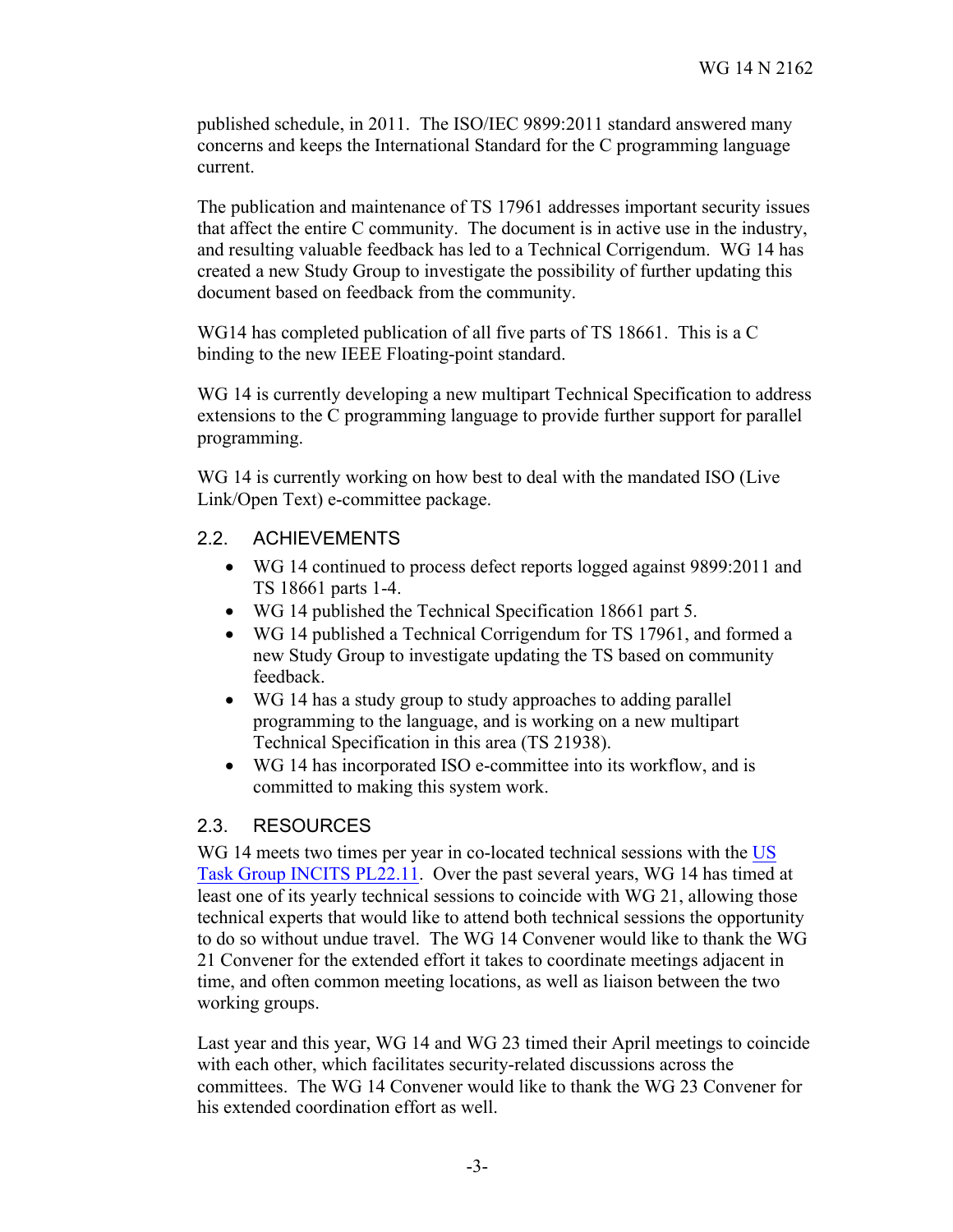Over the last several years WG 14 has made Web conferencing capabilities available for those that are finding it difficult to travel. WG 14 would like to thank ISO for the Web conferencing support.

In past years, fifteen countries have participated by attending these meetings or by being involved in the technical discussions that take place over the e-mail reflector. The countries are: Australia, Canada, Denmark, France, Germany, Italy, Ireland, Japan, the Netherlands, Norway, Russia, Spain, Sweden, the UK, and the US. However, with the new system mandated by ISO, only five of the fifteen will be able to participate: Canada, Denmark, Italy, the UK, and the US.

WG14 liaison appointments are:

| Group      | Name/Type           | Person(s) assigned     |
|------------|---------------------|------------------------|
| WG 21      | $C++$               | Group liaison assigned |
| <b>FSG</b> | Free Standard Group | Nick Stoughton         |
| WG 23      | Vulnerabilities     | Clive Pygott           |
| MISRA-C    | Category-C Liaison  | <b>Andrew Banks</b>    |

# **3. FOCUS NEXT WORK PERIOD**

WG14 will focus on:

- Studying parallel programming, and developing a multipart Technical Specification on the subject.
- Discussing potential future improvements to the security of C, such as in Annex K, Bounds-checking interfaces, and in updating TS 17961.

The Committee has discussed several other possible new work items for the future.

# 3.1. DELIVERABLES

TS 21938-1 as described in1.2.2.

## 3.2. STRATEGIES

WG14 believes that routine handling will suffice to complete the progress desired.

## 3.3. RISKS

A decrease in participation due to being forced to comply with a mandate from ISO, see JTC 1/N 12032.

# 3.4. OPPORTUNITIES

None.

# 3.5. WORK PROGRAM PRIORITIES

WG 14 will work toward the publication of Technical Specification 21938 part 1.

<sup>&</sup>lt;sup>1</sup> Intel, Oracle, Plum Hall, and Perennial.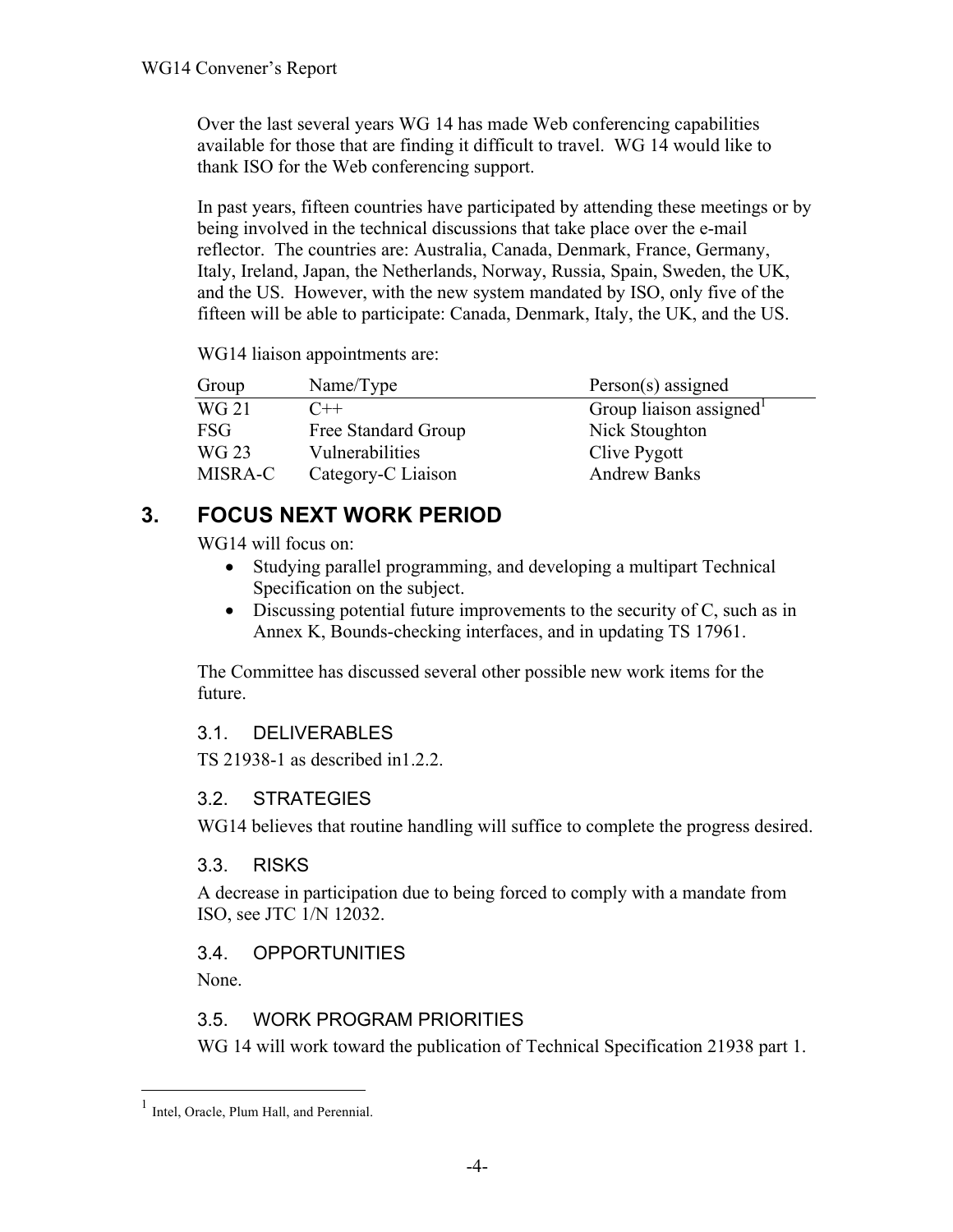# **4. OTHER ITEMS**

## 4.1. POSSIBLE ACTION REQUESTS AT FORTHCOMING PLENARY

WG 14 requests permission to publish a minor revision to ISO/IEC 9899:2011 based on feedback from the C community.

## 4.2. PROJECT EDITORS

The following individuals have been appointed project editors and backup project editors:

JTC 1.22.20.01, *Programming Language C (Revision of ISO/IEC 9899:2011)* Larry Jones (Project Editor), Jens Gustedt (Backup Project Editor).

JTC 1 NP 18037, *Extensions for the programming language C to support embedded processors*.

Willem Wakker (Project Editor)

JTC 1 NP 19769, *Specification for Additional Character Data Types to the Programming Language C*.

None. Incorporated into the C standard and not intended to be maintained.

JTC 1 NP 24731, *Extensions to the C Library – Part I: Bounds-checking interfaces*

None. Incorporated into the C standard and not intended to be maintained.

JTC 1 NP 24731, *Extensions to the C Library – Part 2: Dynamic Allocation Functions*.

David Keaton (Project Editor)

JTC 1 NP 24732, *Extensions for the programming language C to support decimal floating point arithmetic* Edison Kwok (Project Editor) 2

JTC 1 NP 24747*, Extensions for the Standard Library of the Programming Language C to Support Mathematical Special Functions* David Keaton (Project Editor)

JTC 1 NP 17961, *C Secure Coding Rules* Robert Seacord (Project Editor)<sup>3</sup>

JTC 1 NP 18661, parts 1-5, *Floating-point extensions for C* James Thomas (Project Editor)

 $2$  Currently not listed in the ISO global directory.

<sup>3</sup> Currently not listed in the ISO global directory.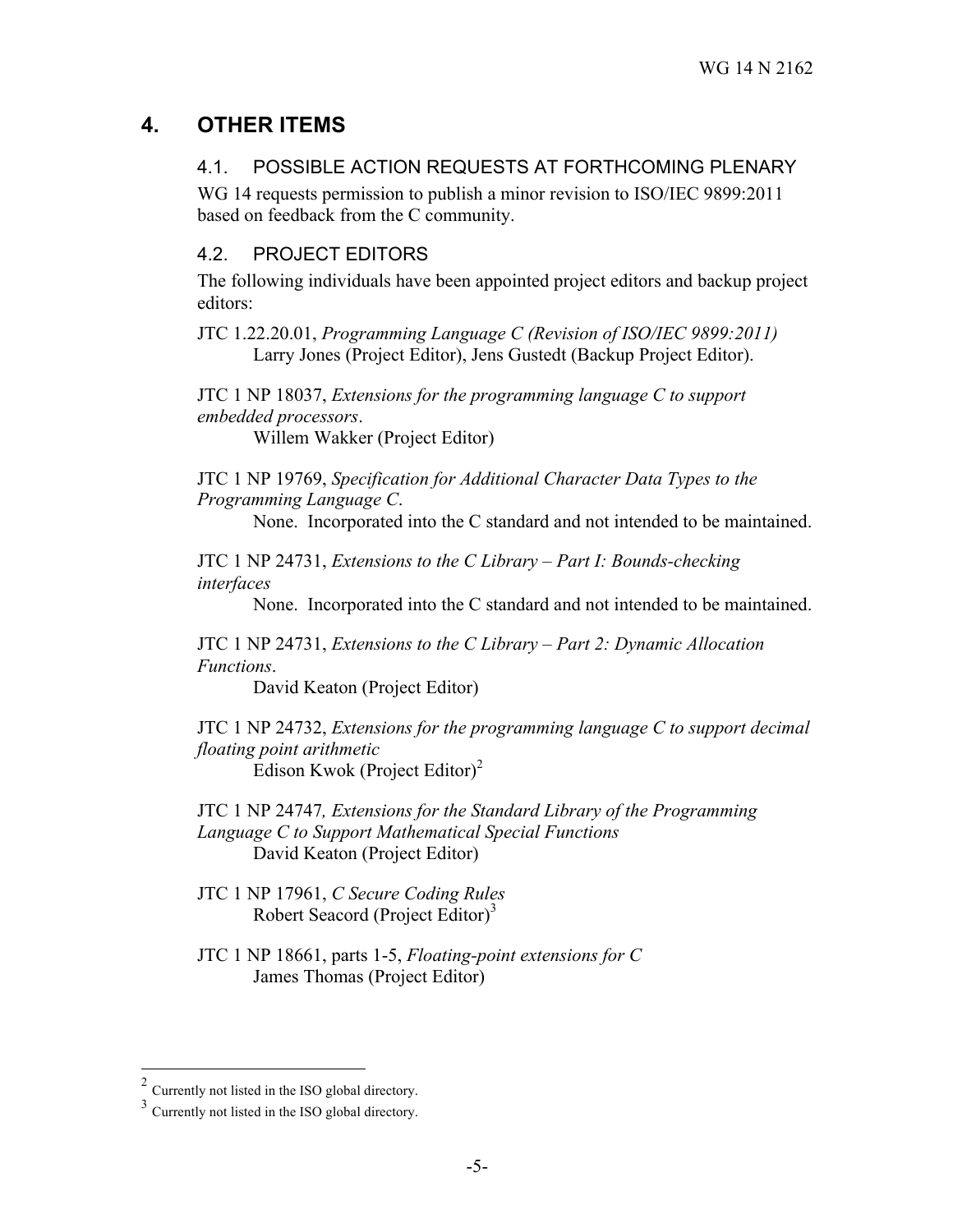## 4.3. ELECTRONIC DOCUMENT DISTRIBUTION

WG 14 has conducted some of its detailed technical discussion using an e-mail reflector provided by the Danish UNIX Users Group, Copenhagen University College of Engineering and Keld Simonsen.

WG 14 also has an ftp and Web site provided by courtesy of the Copenhagen University College of Engineering, Danish UNIX Users Group and Keld Simonsen. WG 14 has also placed its documents on the ISO mandated site, and updates the site with each new document.

WG 14 is providing all the appropriate committee documents on the Committee Web site, eliminating the need for paper mailings.

WG 14 also now provides Web conference capabilities allowing technical experts that are not able to travel to participate.

WG 14 has previously reported the following issues with the e-committee system. The Working Group keeps the system up to date with all documents and is committed to switching to it once these issues are resolved.

- The URLs of documents in e-committee are neither static nor predictable. The defect report log, agendas, and document log all need to point to easily predictable and understandable URLs to keep errors to a minimum. They also need to point to unchanging URLs to prevent bit rot in the committee's records.
- The e-committee documents are not searchable by search engines. The C community has benefited greatly from WG 14 documents being available as search results.
- The document names and descriptions are truncated. On the external WG 14 site, this problem is avoided by having a document log with the description of each document and the name of its submitter. The file names are the N numbers of the documents, making the URLs predictable and simple.
- Corrupted files are difficult to replace, requiring intervention from ISO.

### 4.4. RECENT MEETINGS

| 23-26 Apr 2007  | London, UK                         | BSI                 |
|-----------------|------------------------------------|---------------------|
| 08-11 Oct 2007  | Kona, HI, USA                      | ANSI, Plum Hall     |
| 14-18 Apr 2008  | Delft, Netherlands                 | NIN, ACE            |
| 08-12 Sept 2008 | Santa Clara, CA, USA               | ANSI, Cisco Systems |
|                 | 30-04 Mar/Apr 2009 Toronto, Canada | SCC, IBM            |
| 26-30 Oct 2009  | Santa Cruz, CA, USA                | ANSI, Plantronics   |
| 19-23 Apr 2010  | Florence, Italy                    | Università Firenze  |
| 01-05 Nov 2010  | Batavia, IL, USA                   | ANSI, Fermi Lab.    |
| 14-18 Mar 2011  | London, UK                         | BSI                 |
| 24-28 Oct 2011  | Washington, DC, USA                | ANSI, Blue Pilot    |
| 13-17 Feb 2012  | Kona, HI, USA                      | ANSI, Bloomberg LP  |